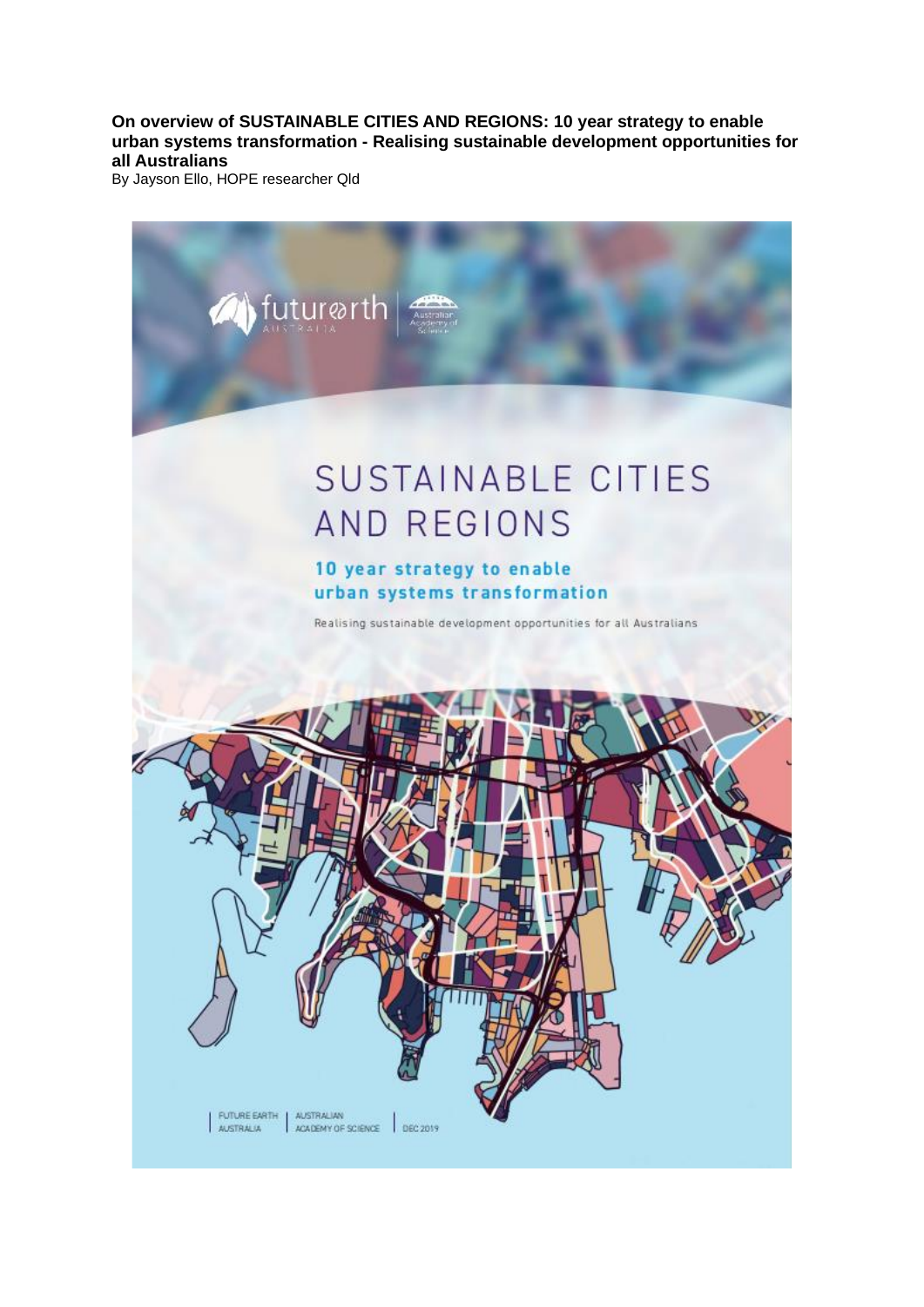The Australian Academy of Science's *Future Earth Australia* collaboration initiative, published a study entitled *"SUSTAINABLE CITIES AND REGIONS 10 year strategy to enable urban systems transformation"* in December 2019. The 58-page publication is a cross-sectoral, national plan for achieving sustainable cities and communities across the country by 2030. Implementing this strategy would set Australian cities on track for future prosperity and sustainability, and equip all stakeholders to address systemic urban problems such as transport congestion and biodiversity loss, among others.

The publication was developed through extensive consultations around the country and overseen by leading urban research, practice and policy experts.

Four strategies have been identified by the *Future Earth Australia* that address the barriers preventing urban and regional areas from achieving sustainable development:



*Fig. 1. Vision for action*

(1) Vision for action. Build coherent visions for cities and regions to achieve United Nation's Sustainable Development Goals (SDG). This can be achieved by enabling a national framework and process to achieve the SDGs in cities and regions; and embed stakeholder and civil society participation in urban knowledge, policy and practice.

Case studies:

- Project Ireland 2040: National Planning Framework<http://npf.ie/>
- Newcastle 2030 Community Strategic Plan [https://www.newcastle.nsw.gov.au/Council/Our-](https://www.newcastle.nsw.gov.au/Council/Our-Responsibilities/Newcastle-2030)[Responsibilities/Newcastle-2030](https://www.newcastle.nsw.gov.au/Council/Our-Responsibilities/Newcastle-2030)

| <b>RECOMMENDATION 3</b>                                                                                               | <b>RECOMMENDATION 4</b>                                                                                               |
|-----------------------------------------------------------------------------------------------------------------------|-----------------------------------------------------------------------------------------------------------------------|
| Create a national institutional framework to<br>link urban and regional research, policy, and<br>practice communities | Establish a national network of innovation<br>hubs to empower local urban and regional<br>innovation across Australia |
|                                                                                                                       |                                                                                                                       |

*Fig. 2. Enable innovation*

(2) Enable innovation. Grow a national urban innovation system to achieve urban and regional visions. This can be achieved by creating a national institutional framework to link urban and regional research, policy, and practice communities; and establishing a national network of innovation hubs to empower local urban and regional innovation across Australia.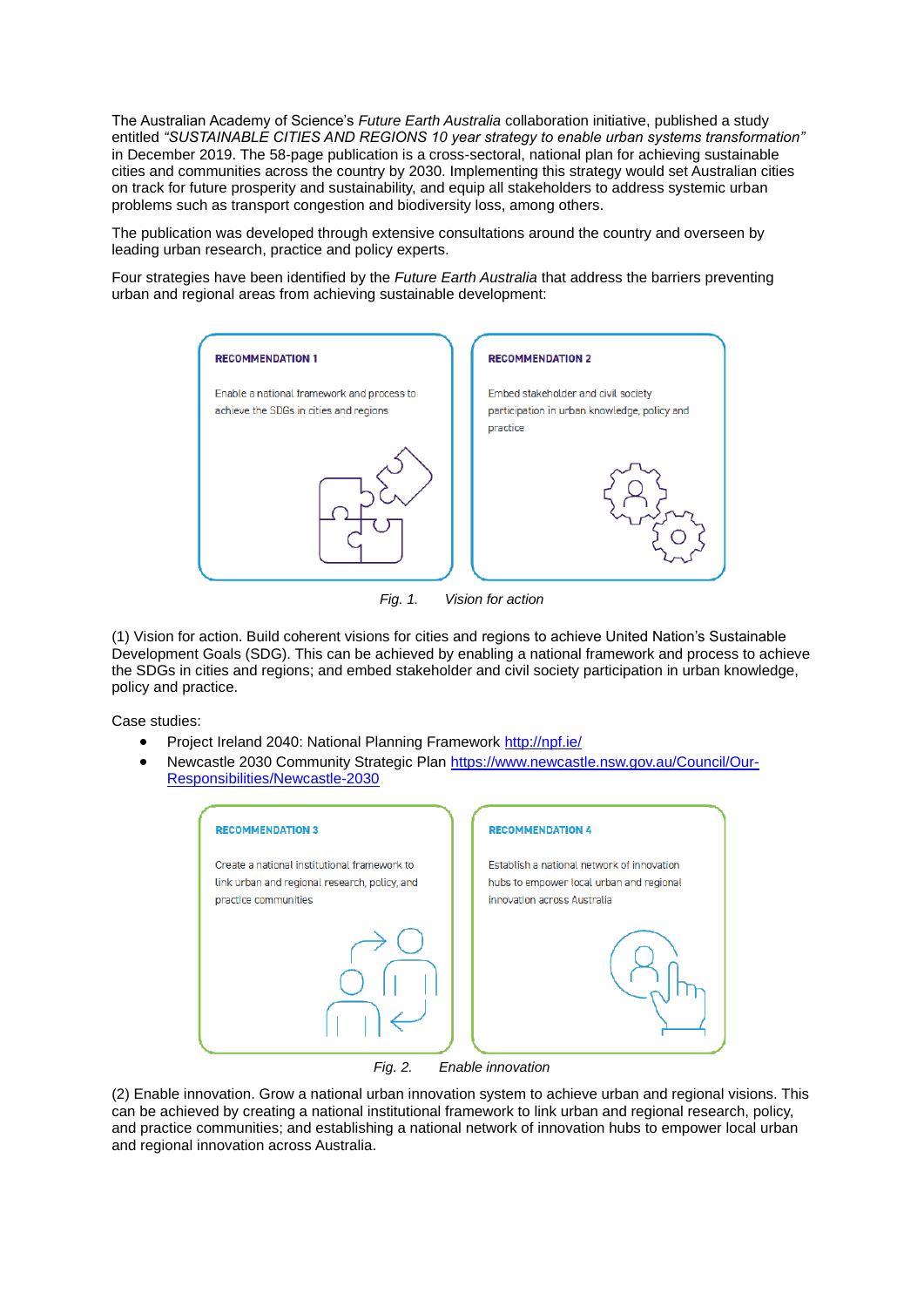Case studies:

- European Creative Hubs Network and associated Fora<http://creativehubs.net/>
- The creative economy driving sustainability of smaller Australian cities The creative economy, an often overlooked component of designing sustainable cities, employs around 600,000 Australians and is set to increase dramatically. Adelaide and Hobart, for example, has become a hub for creative industries, with regional cities like Newcastle and Townsville expanding their creative offerings.



(3) Connect knowledge. Invest in information and communication infrastructure to share urban and regional knowledge. This can be achieved by establishing and sustaining an integrated urban and regional knowledge platform for data analysis and exchange across the research, policy, and practice communities; supporting new capability to connect diverse knowledge across sectors, disciplines, and professions to achieve urban and regional visions.

Case studies:

- UN Habitat Global Urban Observatory [https://www.urbanobservatory.org](https://www.urbanobservatory.org/)
- Circular economy drives sustainability of primary industry cities As their economies of cities shift like Perth and Newcastle which historically relied on coal mining and steel making industries, are finding different ways to diversify by turning to principles of a regenerative economy - stabilising their economies and improving their long-term sustainability.



*Fig. 4. Build capacity*

(4) Build capacity. Train and employ a new cohort of urban and regional researchers and practitioners skilled in inter-disciplinary visioning, knowledge and implementation. This can be achieved by establishing a national program to expand researcher and practitioner capability for knowledge exchange across urban and regional research, policy, and practice communities; and funding a national program to embed researchers and practitioners within relevant organisations linked to knowledge production for the SDGs.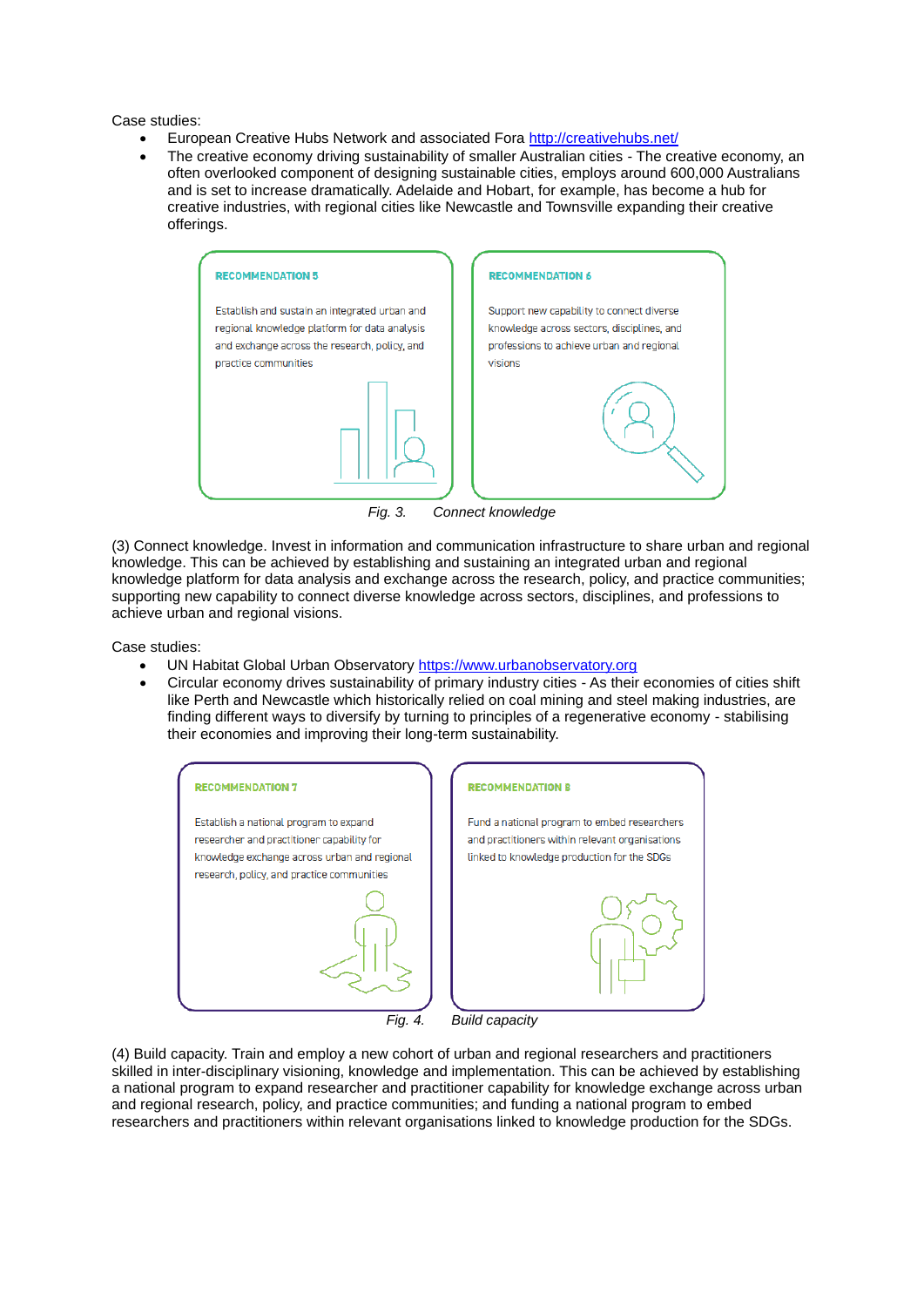Case studies:

- The Asia-Pacific Network for Global Change Research's CAPaBLE Program [http://www.apn](http://www.apn-gcr.org/programmes-and-activities/capable/)[gcr.org/programmes-and-activities/capable/](http://www.apn-gcr.org/programmes-and-activities/capable/)
- Collaborative networks and trans-disciplinary capacity building Future Earth Australia, ICLEI Oceania, and the Urban Climate Change Research Network (UCCRN), National Climate Change Adaptation Research Facility (NCCARF).

Australia was already one of the most urbanised nations by the end of the 19th century. Unlike European and North American countries, Australia's pattern of settlement did not have a neat urban hierarchy. The gap between the large and small towns was huge. These patterns have intensified in the decades since federation, especially after the second world war.

Responsibilities and fiscal resources across Federal, State and regional council levels are also divided, creating obstacles to effective planning and infrastructure provision. Arguments between federal and state governments are heavily politicised.

No Australian city has a long-term vision showing how a future stabilised population might be supported with the essential resources of food, water and energy. Our urban knowledge and practices are not guided by a clear, long-term agenda.

The *10 year strategy* discovers that sustainable transformation of Australia's cities and regions is being held back by the lack of an over-arching vision, institutional silos and perennial under-funding, and the country's best innovations and research breakthroughs are not being shared across cities. The group has also found out that different parts and processes of our settlements lie within the responsibility of different, often fragmented players: three levels of government, private and community sectors, and research groups. The disconnect between bottom-up and top-down strategies is noticeable. This points to a clear role for a coordinated effort in enabling Australia's transition to sustainable development.



*Fig. 5. The Future Earth Australia Secretariat co-production process*

This quality of inter-connectivity between our planning strategies and climate change will eventually play a major role in forcing our transition towards sustainability.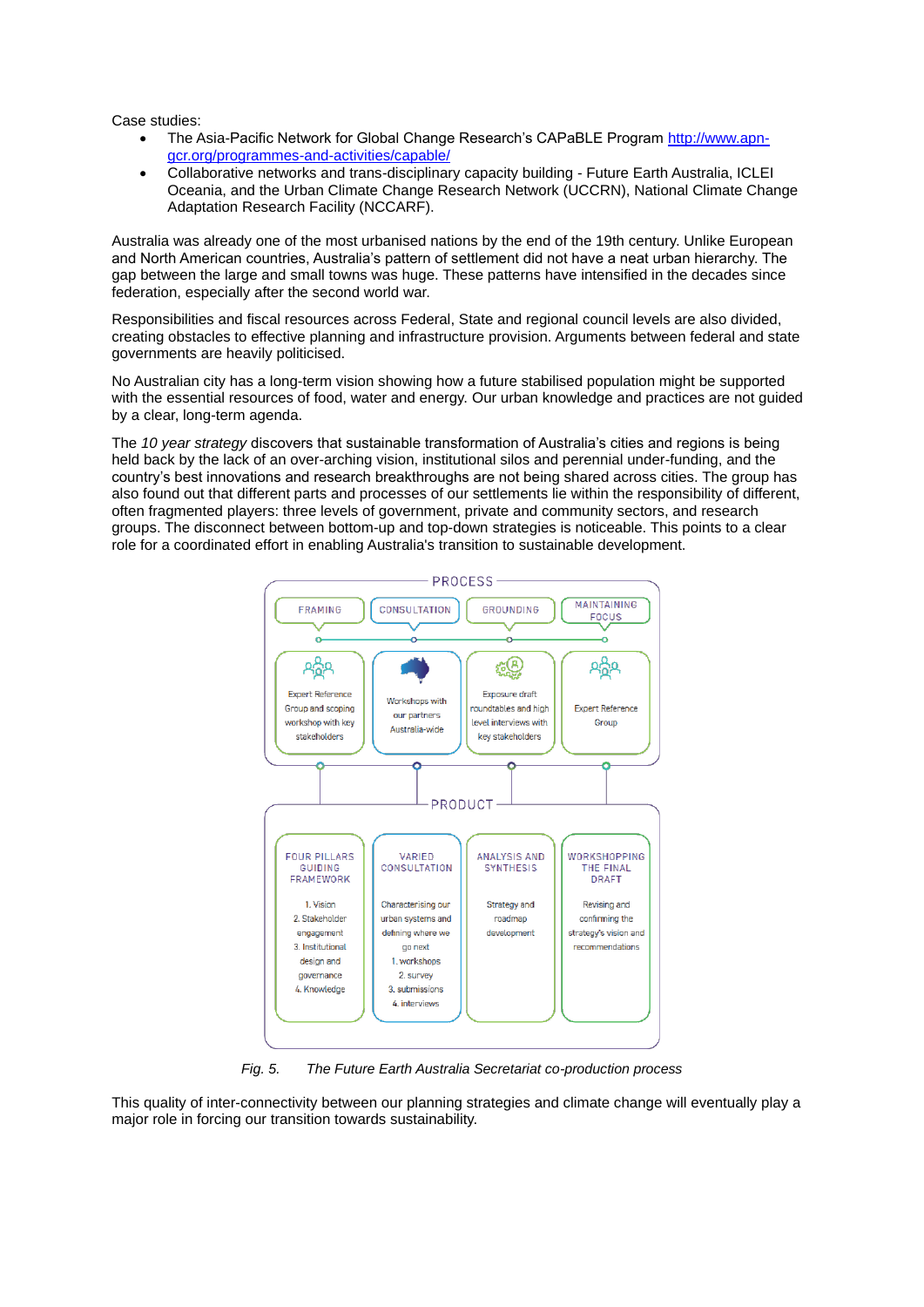In order to transition to a sustainable future, we need capacity-building for researchers, innovators and practitioners, although stifled by institutional silos and disciplinary or sector specific remits. We need to create ways of working within the current institutional frameworks and still be able to respond to the rapid changes in the next decade.

In order to fully realise the potential of the SDGs, we need to harness innovation and disruption more effectively. We also need to have communities of practice actively engaged throughout, and in doing so, enable societal transformation across the nation so people get the best from their cities. We can draw from and build on the nation's current institutions that have been creating valuable knowledge for specific stakeholders and sectors, such as:

• Cooperative research centres for Low Carbon Living and for Water Sensitive Cities, which break down silos across sectors and disciplines to address issues systemically, create highly practical tools and outputs, and make their work accessible to all

• The Australian Housing and Urban Research Institute (AHURI), which is an exemplary organised network model for housing and urban research

• CSIRO Urban Living Labs, which provide a space for government, researchers, communities, and industry to innovate together in locally relevant ways

• The Australian Urban Research Infrastructure Network (AURIN), which provides data and modelling for evidence-based decision making in cities

The group's consultation process, coupled with deep working knowledge brought by its Expert Reference Group, revealed the weaknesses that are holding our cities back, and the opportunities to transform our cities into drivers of sustainable development.

An urban systems transformation is viable and doable and it brings with its immense opportunities and efficiencies for Australians. Putting sustainable development at the forefront of a nationally coherent vision and framework will see our cities and regions drive the implementation of the SDGs and thrive as a result.

There is hope for a sustainable future, though. The federal, state, and territory governments have recognised the importance of cities to Australia's future.

On the Federal level, the Building Up & Moving Out cities' inquiry undertaken by the House of Representatives Standing Committee on Infrastructure, Transport and Cities in 2018 detailed a range of barriers to our cities becoming drivers of economic and environmental gains and social inclusion.

At the state and territory level, there has been a greater attempt at creating integrated urban plans over the medium term, such as Greater Adelaide's 30-Year Plan, the Perth and Peel @ 3.5 Million Plan, the Plan Melbourne 2017-2050, and the Greater Sydney Region Plan. A few cities, including Darwin and Hobart, have agreed on City Deals with the federal and state or territory government to identify strategic levers for systemic improvement.

*Future Earth Australia* assures that it will continue to use its convening power to drive action. The group also hopes that the Strategy provides the foundation for action to transform our urban futures, deliver better outcomes to their inhabitants, and meet the goals of sustainable development. The strategies and recommendations presented in the publication address these core barriers. Government, industry, the research sector, peak bodies, the philanthropic sector and civil society all have parts to play in driving this change.